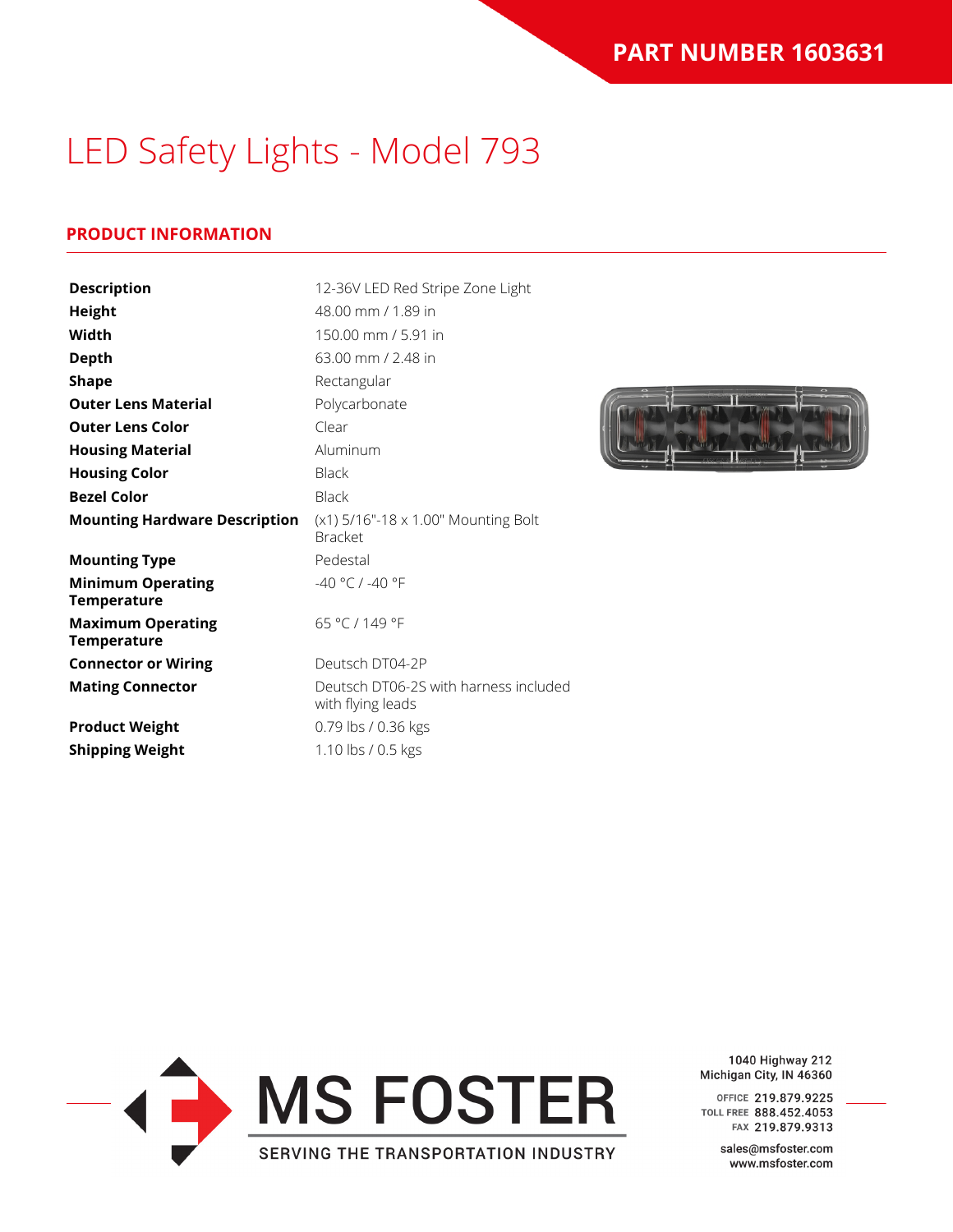## **PRODUCT DIMENSIONS**



#### **ELECTRICAL SPECIFICATIONS**

| <b>Input Voltage</b>              | 12-36V DC                                         |
|-----------------------------------|---------------------------------------------------|
| <b>Operating Voltage</b>          | 10-45V DC                                         |
| <b>Transient Spike Protection</b> | 330V Peak @ 1 HZ-100 Pulses                       |
| <b>Black Wire</b>                 | Ground                                            |
| <b>Red Wire</b>                   | Power                                             |
| <b>Current Draw</b>               | 1.60A @ 12V DC<br>0.60A @ 24V DC<br>0.57A @ 36VDC |



1040 Highway 212 Michigan City, IN 46360

OFFICE 219.879.9225 TOLL FREE 888.452.4053 FAX 219.879.9313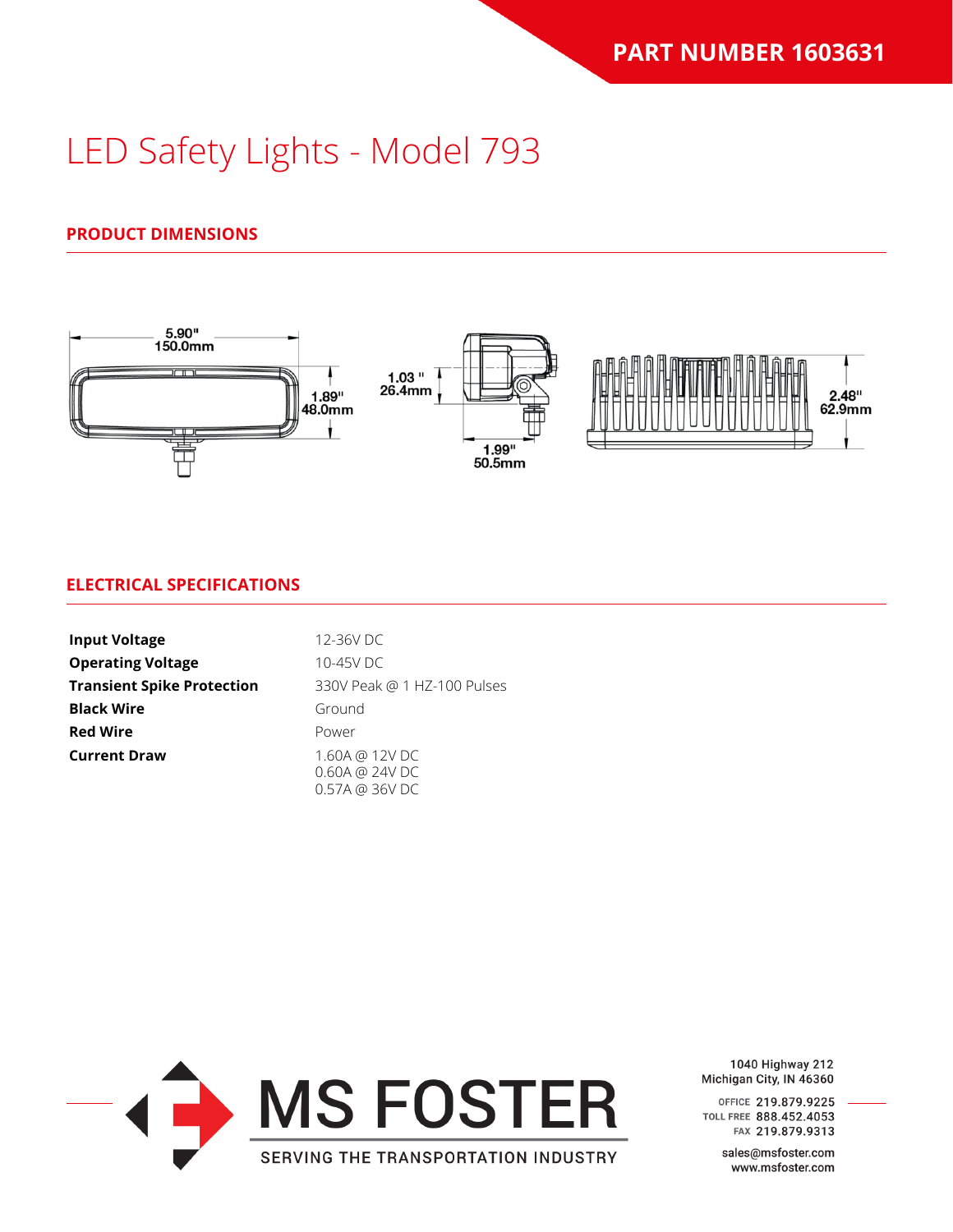## **REGULATORY STANDARDS COMPLIANCE**



Tested to ECE Reg. 10 (Radiated Emissions only) UL Recognized

### **PHOTOMETRIC SPECIFICATIONS**



Max Lux:

1120

490

#### **APPLICATIONS**







1040 Highway 212 Michigan City, IN 46360

110

OFFICE 219.879.9225 TOLL FREE 888.452.4053 FAX 219.879.9313